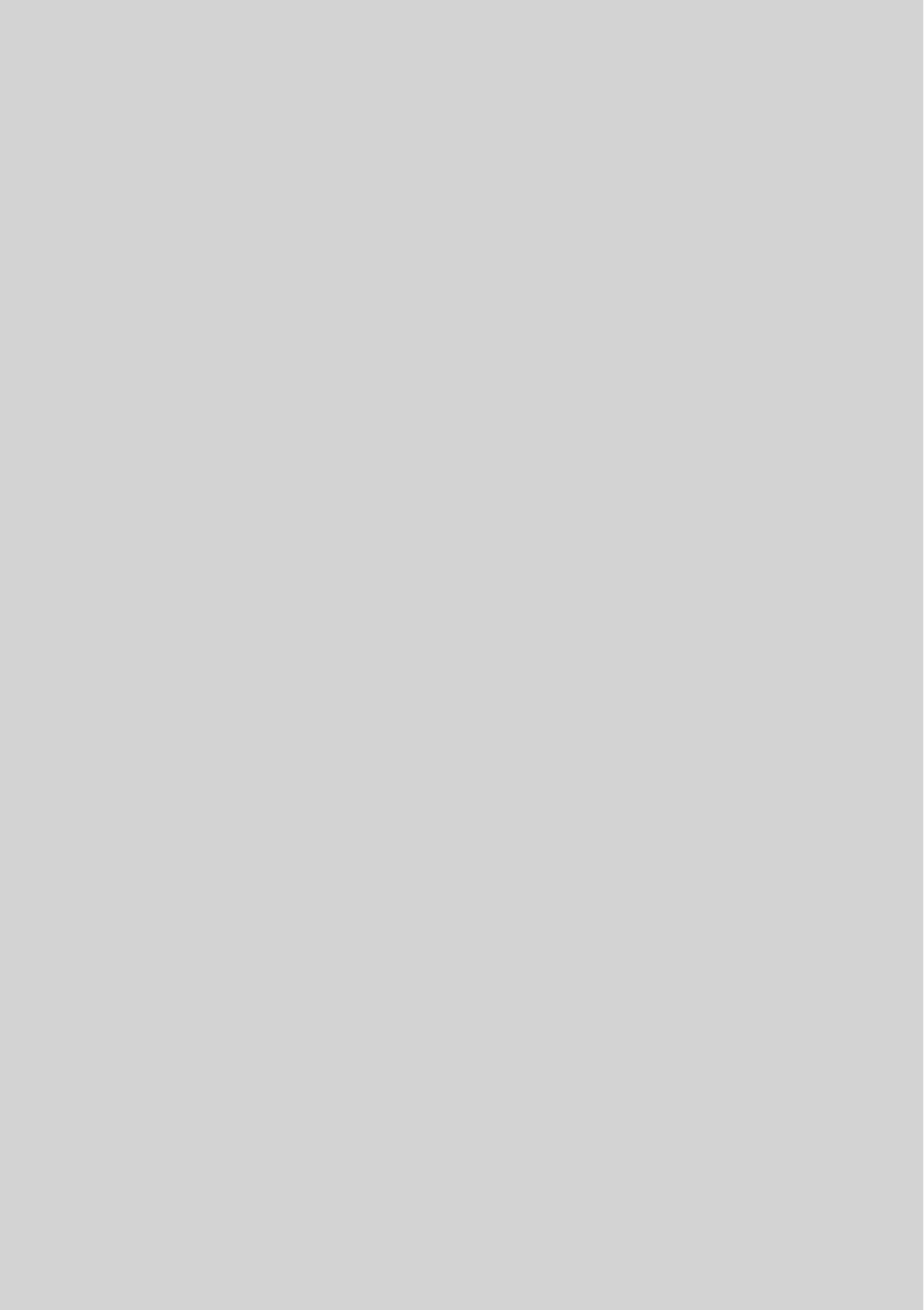# **CONTENTS**

| <b>ABOUT US</b>                          |     |
|------------------------------------------|-----|
| <b>MEMBERSHIP CORE BENEFITS</b>          |     |
| <b>MEMBERSHIP FEES</b>                   |     |
| ADDITIONAL BESPOKE SERVICES AND PROJECTS | 5-7 |
| <b>WHO WE ARE</b>                        | 8-9 |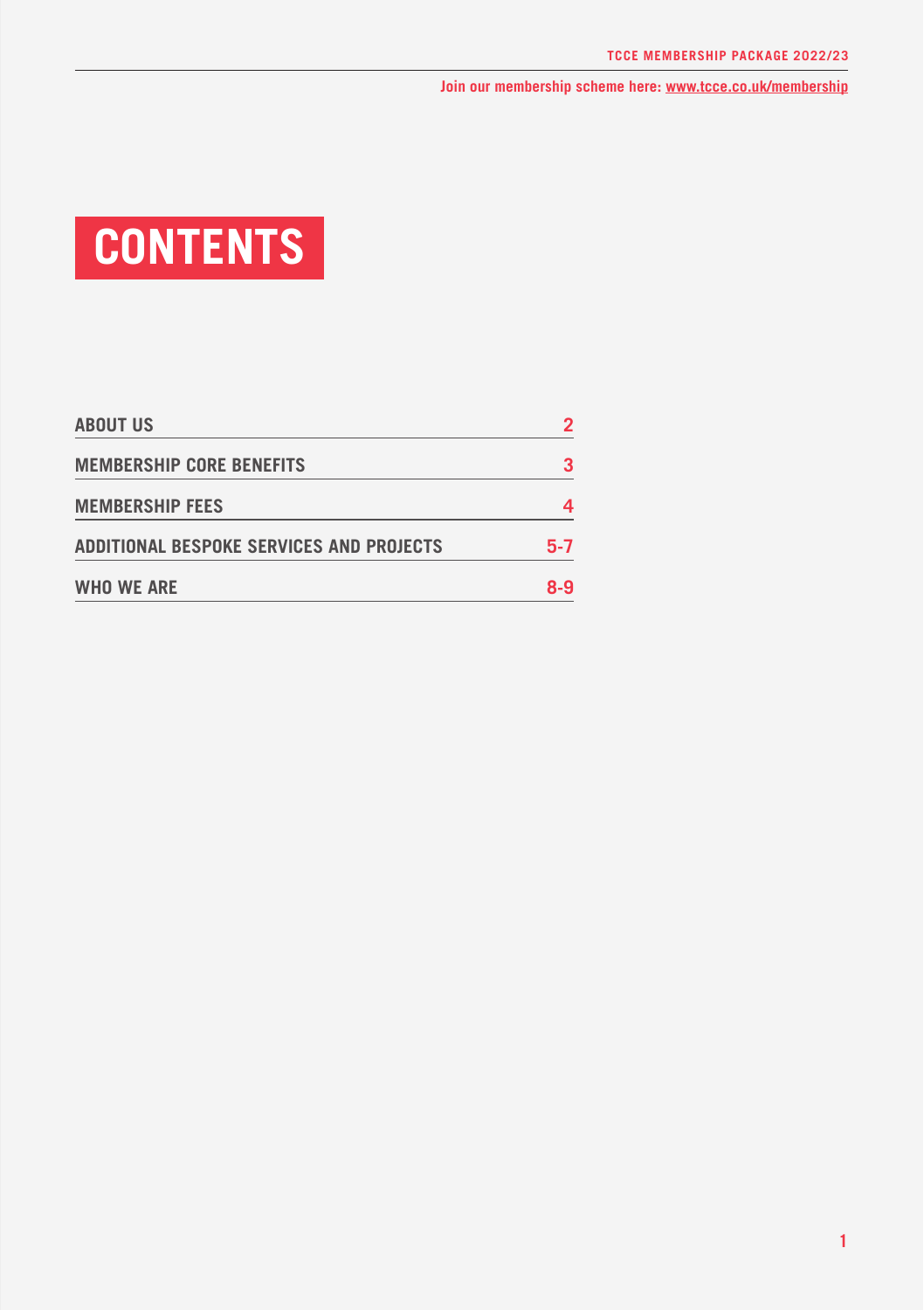

TCCE is a knowledge exchange organisation that supports creative research collaborations and networking between Higher Education and the Arts, Cultural and Creative Industries. When we launched in 2005, and were known as LCACE, we were the first organisation in the UK to focus specifically on creative knowledge exchange, research collaboration and wider public engagements between HE and the arts. We remain at the forefront of developments in this field and have played a key role in opening up and bringing to wider attention the possibilities and benefits for both sectors working together.

TCCE delivers an annual programme based on what our members value most about us, namely that we are an independent, knowledgeable and accessible connecting hub for academy/arts networking and for nurturing connections between HEIs and the cultural and creative sectors. Furthermore we proactively contribute to the evidence base around the value of academy, the arts, creative and culture industries collaborations.

Over the last few years, we have also been developing ambitious projects such as the National Centre for Academic and Cultural Exchange (NCACE), Creativeworks London,

The National Academics and Creative Exchange (The Exchange) and Boosting Resilience: Survival Skills for the New Normal. We also have a history of working with individual academics on major bids to curate specific programmes on their behalf.

Evelyn Wilson and Suzie Leighton Directors, TCCE

**TCCE have a sustained track record of supporting knowledge exchange between universities and the creative industries. Their valuable work has opened out new areas of partnership to unlock benefit from academics for a sector which delivers economic and cultural value for us all.**

**David Sweeney Executive Chair, Research England**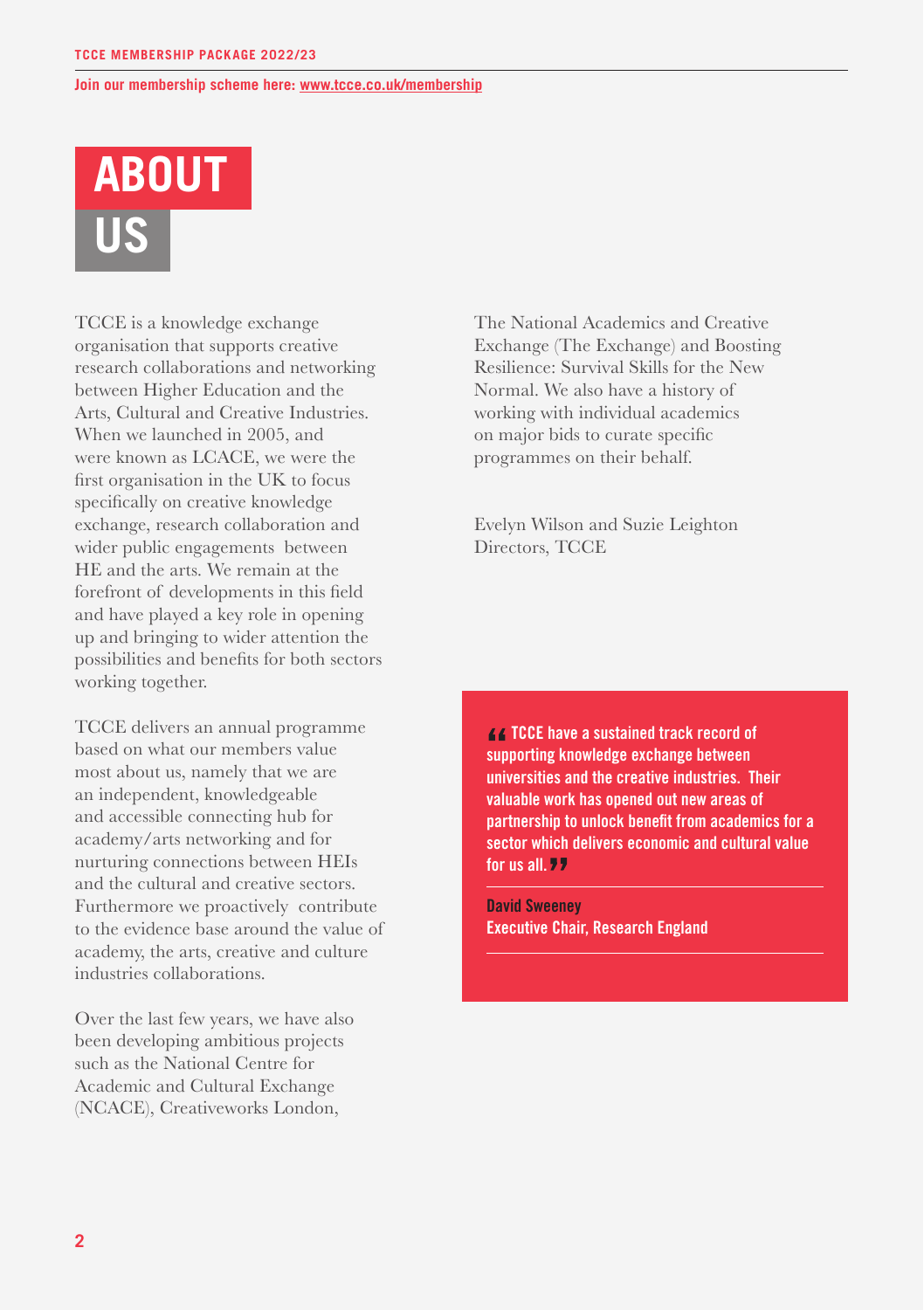# **MEMBERSHIP CORE BENEFITS**

# **Three high-quality 'must go to' events per year**

TCCE has a history of delivering high quality activities including conferences, workshops and more.These are often delivered with input from industry partners (arts/culture and creative industries) and are future facing, identifying new areas of priority, interest or concern to members. They draw upon TCCE's network and collaborative methodologies to develop meaningful and relevant discussion, networking, partnership development and collaboration opportunities. At least one event per annum is aimed specifically at supporting Early Career Researchers. TCCE members receive up to 5 free places per event and a further number of reduced cost places.

## **Brokerage & Networking Fora**

We produce up to six bi-monthly brokerage and networking sessions per annum free to TCCE members. These are bookable online for researchers and will enable peer-to- peer learning and information sharing as well as the opportunity to network with arts and creative industries professionals, policy makers, funders and thought leaders.

### **Free bi-monthly members e-newsletter and opportunity digest**

TCCE produces a long-standing and highly regarded enewsletter that acts as vehicle to promote TCCE members activities to TCCE's extensive and ever increasing networks in the arts, cultural and creative sectors.

### **Bid Swarms**

We bring our members together in internal round-table settings to discuss upcoming funding bids and develop potential research partnerships. We put on such events in response to opportunities arising from UKRI, Research Councils and other bodies as appropriate.

**The TCCE annual conference is a vital point of reference, allowing those of us interested in knowledge exchange in the arts a chance to check the compass and decide on our new bearings. Every year there are new challenges to face as policy, the economy or the zeitgeist shifts, and every year TCCE echoes those changes in the theme chosen for this most welcome event.** 

**Dr Mark Grey Pro Vice Chancellor & Director of Knowledge Transfer, Middlesex University**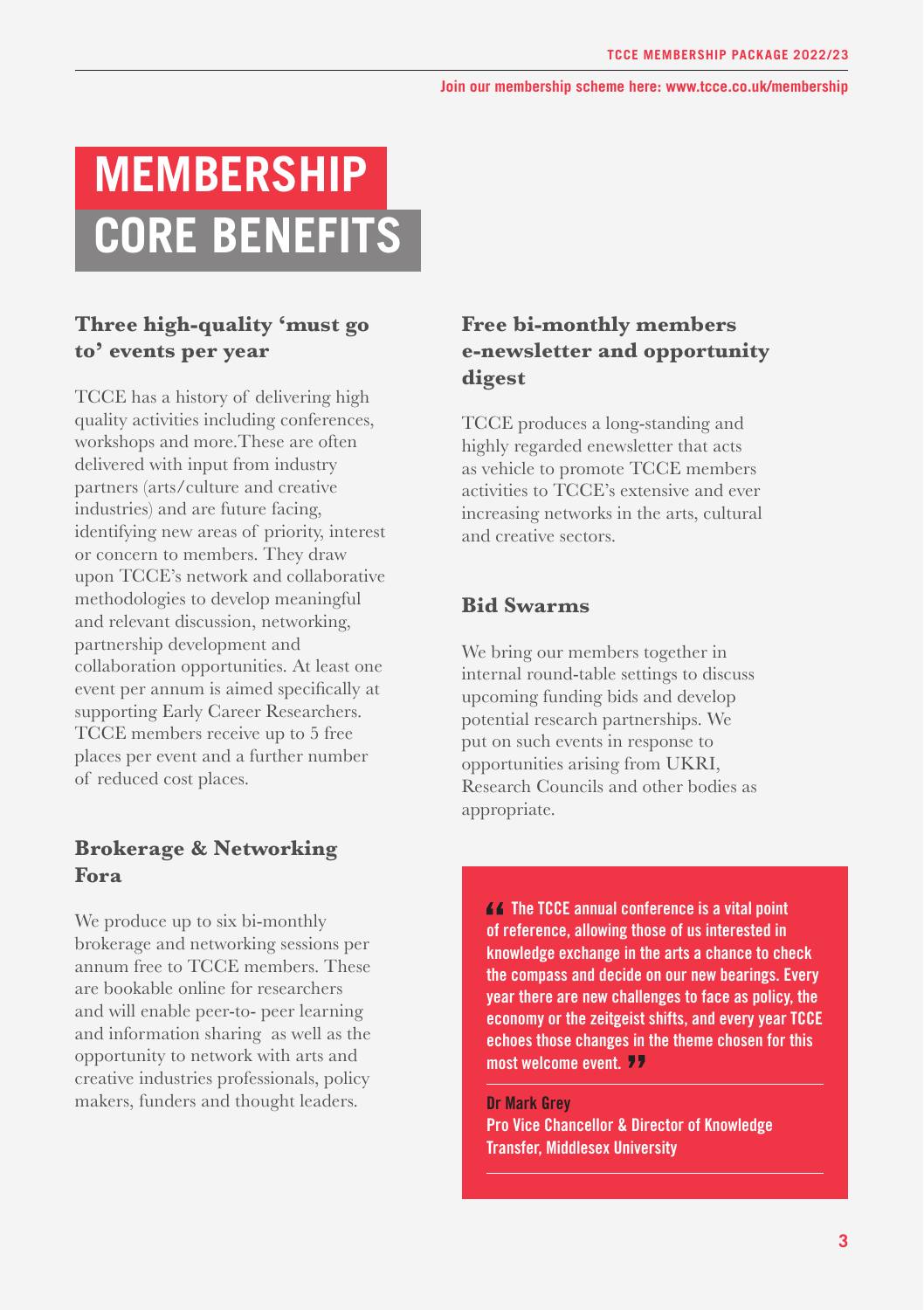# **MEMBERSHIP FEES**

#### **BAND 1**

Institutional income below £50mln Membership fee: £4,200+VAT

The price point of  $\angle 4,200$  will also be applicable to individual Schools, unless their income is significantly higher than  $\angle$  50 million per annum.

#### **BAND 2**

Institutional income between £50mln and  $£250$ mln Membership fee:  $f(6,300+\text{VAT})$  **Earlier this year I tweeted about some pilot research I had done on how going to a cultural event with other people can enhance the cultural experience. TCCE picked up on it, and before I knew it I had been offered their support to run a roundtable discussion during their Inside-Out Festival. The event attracted a very keen and engaged group of interlocutors. A great example of how TCCE nurtures productive academicpractitioner conversations around "growing shoots" and new ideas.**

**Professor John Sloboda Guildhall School of Music and Drama**

#### **BAND 3**

Institutional income above  $\sqrt{250}$ mln Membership fee: £8,400+VAT

**The egalitarian spirit of TCCE means that you can be on a panel alongside the Shadow Minister of Arts and a PhD student working on an AHRC Collaborative Doctoral Award. TCCE creates a space where all participants can contribute to the discussion and crucially, take that discussion forward.** 

**Professor Maria Delgado Royal Central School of Speech and Drama**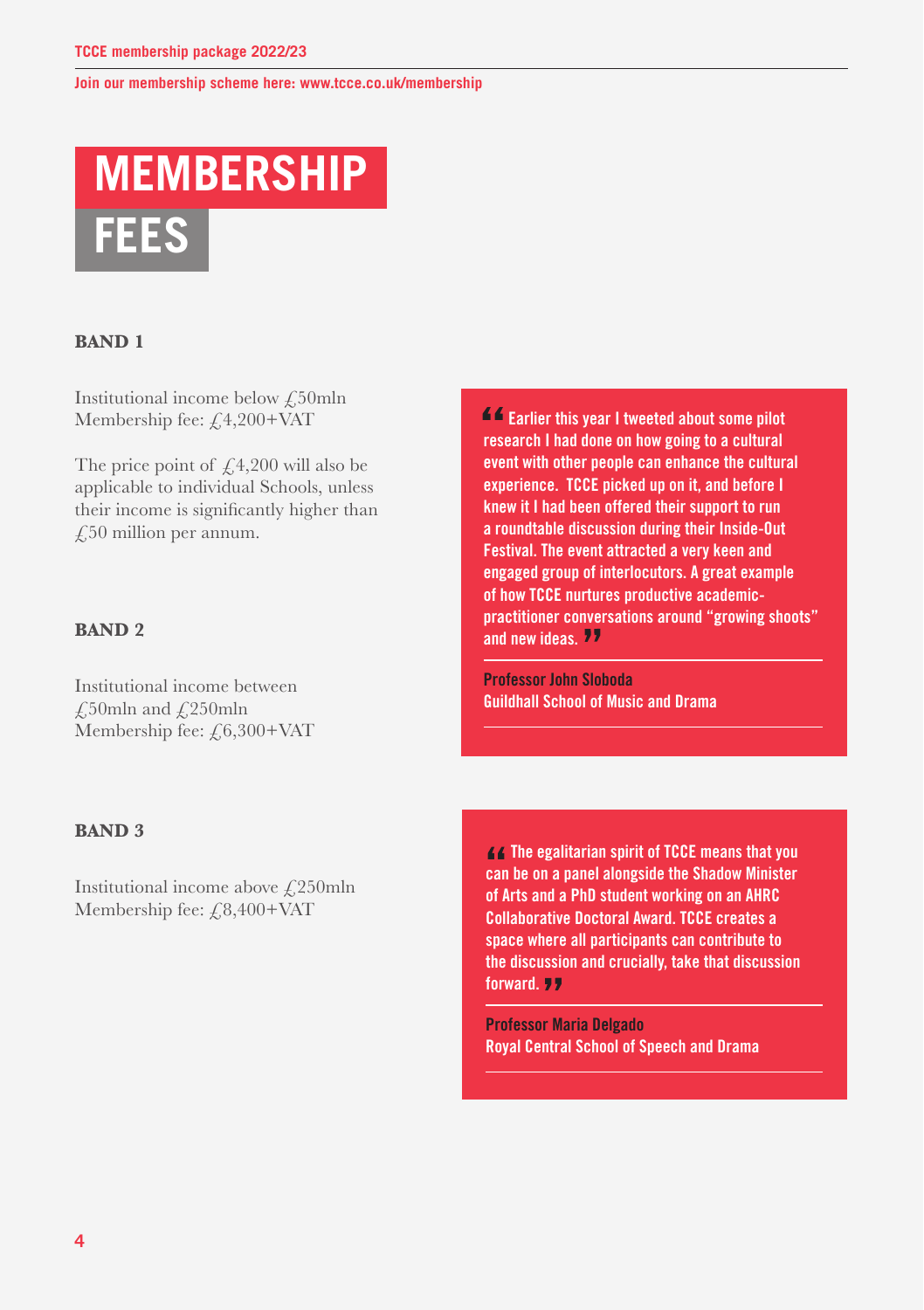# **ADDITIONAL BESPOKE SERVICES & PROJECTS**

We are happy to encourage and support TCCE Members to tailor, or add value to, their membership package to suit their individual requirements by contracting TCCE Projects to deliver the following types of services:

- Site visits and/or meetings to support individual academics with information, surgeries, brokerage or other support - Workshop/event development

- 
- Public Engagement Packages
- Bid development

- Contribution to conferences, chairing sessions

TCCE Projects may from time to time also develop fee paying events, courses or activities and TCCE Members will be eligible for a 25% discount on these activities.

We very much hope that our new TCCE Membership Package will be of real interest to you. We hope too that the new pricing points here will be wellreceived.

As ever, we would be delighted to talk with you should you have any other questions or concerns. Contact us at: info@tcce.co.uk

**With its 10-year track record in developing extensive collaboration and exchange between the university sector and the cultural and creative industries in London, The Culture Capital Exchange is now in a strong position to roll out its programme across the country and to build a more coherent and sustainable relationship between arts practice and academic research nationally, in line with the Arts Council's priorities to improve sector resilience.** 

**Joyce Wilson London Area Director, Arts Council England**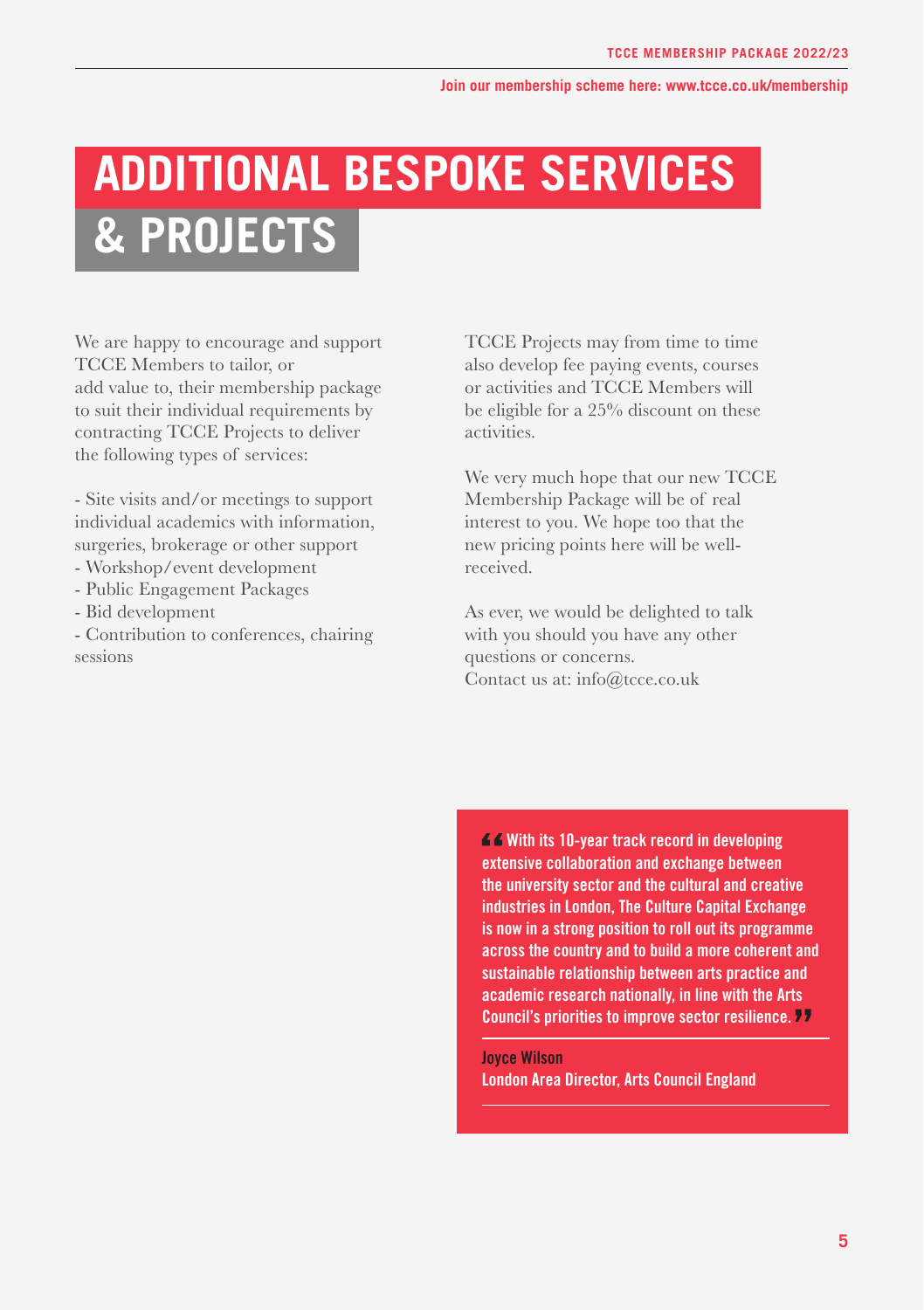TCCE has been at the forefront of leading activities to connect members research and researchers with the arts, creative and cultural industries since we were first established. We focus efforts on key brands, such as our long standing Inside Out Festival, and work with many arts partners in the process.

At TCCE, we are able to draw on our deep experience of Public Engagement development and delivery to help HEIs and other bodies to develop innovative methods to showcase research projects and the importance of your research, helping to develop pathways to research impact through such processses.

We offer a range of support packages at different price points to suit projects of different scales and budgets. We can also work with you on developing approaches to Public Engagement as part of funding applications.

### **The 20-person roundtable**

With pacakges starting from  $\text{\textsterling}2,000$ we can curate a simple Roundtable discussion for up to 20 guests. We can offer a central London location, and expert event facilitation, to ensure that your project gets the space and attention which it deserves.

#### **The 60-person workshop**

With packages starting from  $\text{\textsterling}5,000$  we will curate a half-day event with panel discussion, workshops, presentations and practical sessions, for a carefully selected group of guests, to improve the outreach of your project. We will provide an easy-to-reach, central London location, facilitate the event and the catering, and establish a solid evaluation method for the day. Your project will receive the space and attention which it deserves.

**The relationship that the grants enabled me to build with the creative sector have not only broadened my research skills, but have also given me crucial experience of impact and knowledge exchange early in my career.** 

**Dr Harriet Hawkins Reader of Social and Cultural Geography, Royal Holloway, University of London**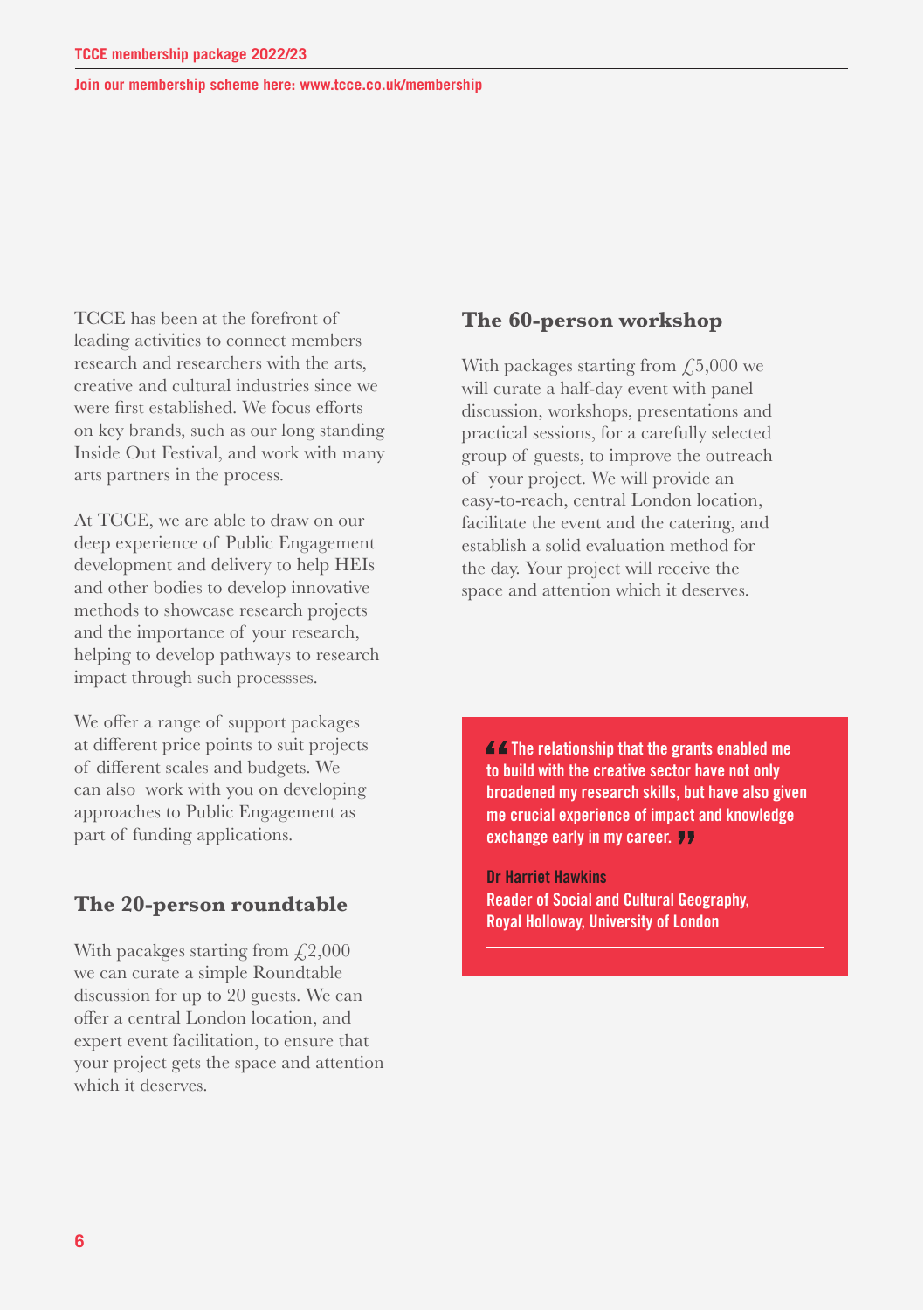# **Over the last couple of years these are some of the organisations we have worked with:**

Arts & Humanities Research Council Arts Catalyst Arts Council England Arts Professional BBC Radio 3 Ben Uri Gallery British Academy British Council Bluecoat CHEAD Clore Leadership Foundation Crafts Council Creative Industries Council Clusters Creative Industries Federation Creative Matters Festival Culture, Health and Wellbeing Alliance CVAN DCMS Design Exchange Magazine Design Museum Finetuned Fossbox Furtherfield Fusebox FutureEverything Golant Media Ventures Guild HE Jasmin Vardimon Company Journal of Visual Art Practice Julie's Bicycle Knowledge Exchange Unit at UK Parliament Knowledge Quarter **KTN** LIFT Islington Museum of the Future **NCVO** 

Nesta New Writing North October Gallery Palgrave Macmillan Phoenix Gallery Policy and Evidence Centre Pioneering Places Praxis Auril Proboscis Research England Royal Shakespeare Company Somerset House Sound & Music **SPACE** St George's House STEAMhouse Birmingham Studio Wayne McGregor Sunderland Culture Tate TechnoPark The Art Workers' Guild The Audience Agency The British Library The Cornelius Arts Foundation The Koestler Trust The Round House The Royal Institution The Sorrell Foundation They Eat Culture Times Higher Education Universities UK **UPEN** V&A Westminster Arts Forum Westminster Higher Education Forum Westminster Media Forum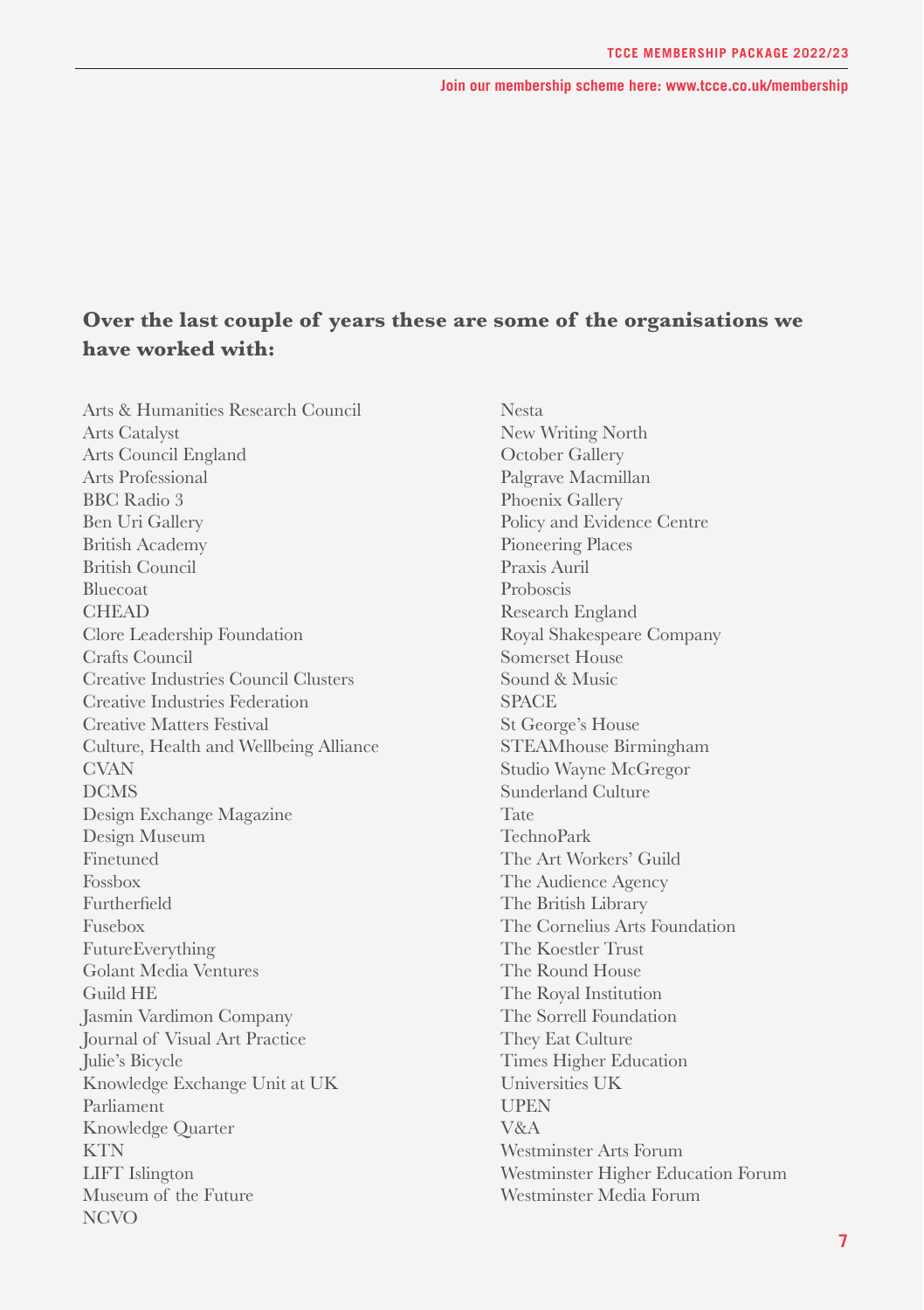# **WHO WE ARE**

### **Suzie Leighton Founding Director**

Suzie Leighton is a Founder Director of The Culture Capital Exchange, and joined TCCE's predecessor, The London Centre for Arts and Cultural Exchange as a member of the start up team in 2005. Between 2012 – 2016 she was also joint Head of Knowledge Exchange Programme for Creativeworks London. Since then she has developed and project directed The Exchange, co-funded by HEFCE and Arts Council England 20-16 -2018, and was also a Co-Investigator on the Arts Council England flagship Boosting Resilience project. Her professional background encompasses dance and theatre production and management, a 5 year stint at Arts Council England as a Senior Officer and a secondment as a researcher to the DCMS Select Committee. Suzie is currently Chair of the Board of Directors of Jasmin Vardimon Company, an international dance theatre company and a mentor on the Time to Stare Artists Fellowship Programme. Most recently, continuing her long term partnership with Evelyn Wilson, she has co-conceived and will co-direct the new TCCE initiative, the National Centre for Academic and Cultural Exchange (NCACE).

### **Evelyn Wilson Founding Director**

Evelyn Wilson is a Founder Director of The Culture Capital Exchange which she co-established in 2011. From 2005, she was Senior Manager at its previous iteration, LCACE (London Centre for Arts and Cultural Exchange). She is Co-Investigator on Boosting Resilience and co-wrote the bid. From 2012- 2016, she was Head of Knowledge Exchange with Creativeworks London focusing on the conception and delivery of its Knowledge Exchange Programme. She has deep experience as a cultural producer/curator in areas including: black and third cinema, photography and digital arts. She was Director of Lighthouse, Brighton and before that spent 11 years working in cultural centres in the West Midlands. Evelyn is advisor to the Centre for Creativity in Professional Practice at Cass Business School, associate of the Centre for Innovation Management and member of the Creative Industries Council Clusters and Regions Group. Most recently she has co-conceived and will co-direct the new National Centre of Academic and Cultural Exchange with her long term collaborator and Co-Director Suzie Leighton.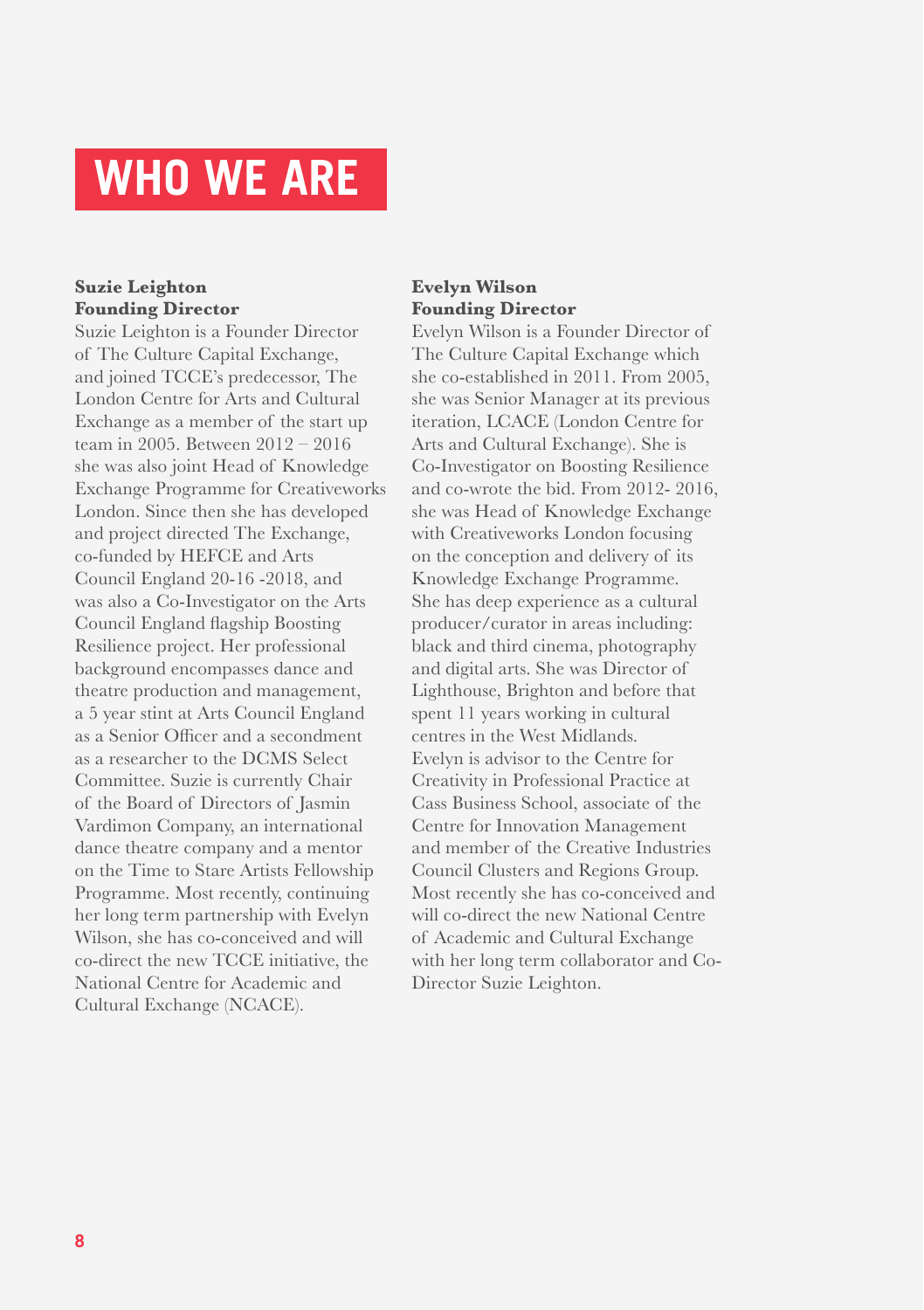#### **Dr Gemma Outen Programme Curator**

Gemma has a strong background in UK HE with over 11 years in the sector. She gained her PhD in History in 2018 from Edge Hill University and has worked as a lecturer and researcher in several HEIs since then. Prior to undertaking doctoral study, she was a Project Manager and event organiser in UK HE. She also has some experience in the theatre and arts industries with consultancy experience for a north-east theatre company.

#### **Noshin Sultan Projects and Partnerships Manager NCACE**

Noshin worked as Operations and Content Coordinator at Knowledge Quarter (KQ), playing an integral role within the KQ team and working closely with the CEO to ensure that the aims and objectives of the KQ were met. Before joining Knowledge Quarter Noshin was the Communications and Administration Officer for Creativeworks London, Queen Mary University of London. Noshin holds a BSc in Fashion Technology from De Montfort University.

### **ASSOCIATES**

#### **Pauline Rutter Diversity and Inclusion**

Pauline has a background in fine art, international business, co-operative development, teaching and research most recently within the Values and Sustainability Research Group at the

University of Brighton. Her work focuses on the interrogation of climate and social justice, reframing how we imagine the future together.

### **Dr Rebekka Kill Strategic Development**

Rebekka has 25 years experience in education and ten years experience in senior leadership roles, including two Head of School roles and an Associate Dean role. During her 25 years of teaching she has written, developed and launched over 20 courses including diverse subjects such as Experience Design, Entertainment Management, Fashion and Creative Enterprise. She has published in education, cultural studies, music and performance. Her PhD focussed on academic identity construction. She has been a member on various boards including as Chair of the board of East Street Arts for the last 3 years.

#### **Giorgia Cacciatore Communications Assistant**

Giorgia holds a master's degree in Cultural Studies from Goldsmiths University, London and an M.Res. in Media, Arts and Performance Studies from Utrecht University (NL). She has several years of experience working in the arts and culture sector across Europe, and more recently teaching courses at a BA level. She also works as independent researcher and curator and collaborates with the research collective Museum for Equality and Difference (MOED).